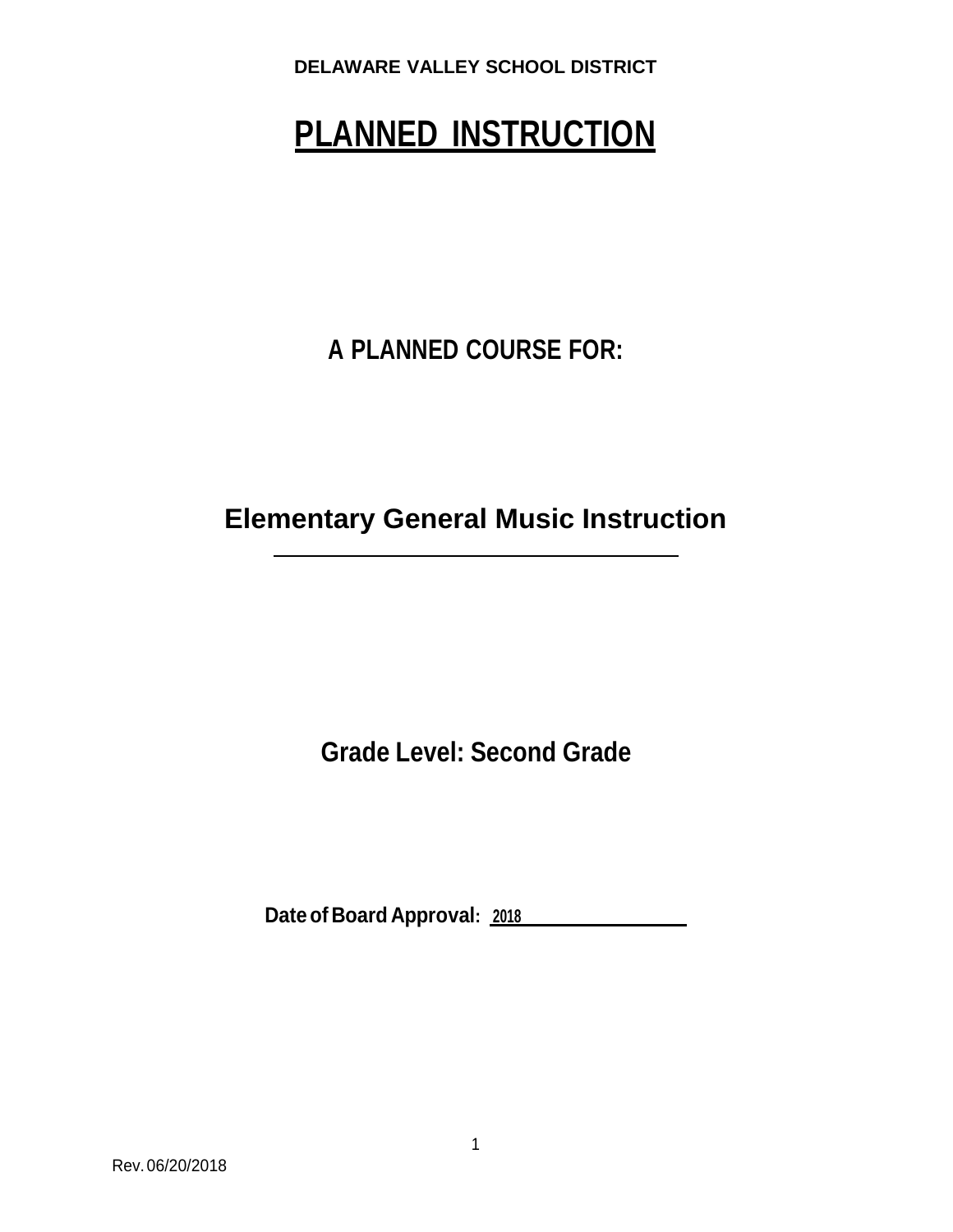## **Planned Instruction**

## **Title of Planned Instruction: Elementary General Music**

**Subject Area: Music Grade(s): Second**

**Course Description:**

**In this course, students will continue an in-depth exploration ofrhythm and melody concepts that began in first grade. Rhythmic figures will be reviewed, including quarter notes, eighth notes, and quarterrests, as well as the pitches mi, sol, and la. Students will learn a new rhythmic figure: the half note. Students will also learn the pitches do and re. Students will explore the instruments of the string family in preparation for their potential enrollment in orchestrainthirdgrade.The elementarygeneralmusic curriculum isonewhichspirals from kindergarten through fifth grade; therefore, all concepts taught are ongoing throughout the students' entire elementarymusic education.**

**Time/Credit forthe Course: 72 days**

**Curriculum Writing Committee: Robert Burns, Emily Kondracki, Brian Krauss, Jessica Stokes**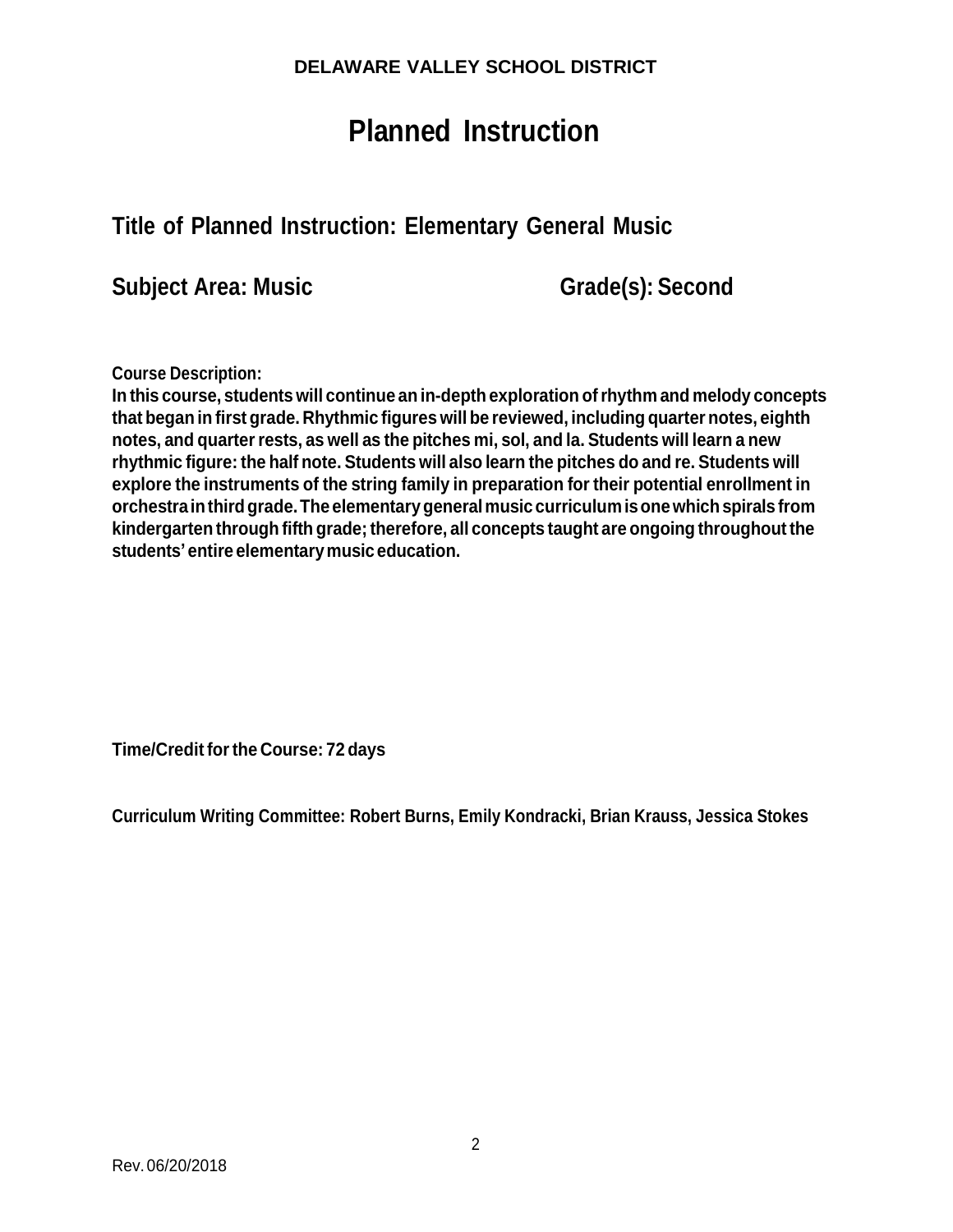# **Curriculum Map**

#### **1. MarkingPeriodOne:**

- **●** Review all previously-learned music knowledge for the preparation of new pitch and rhythmic concepts. **8days**
- **●** Notation, reading, and performance of the pitch "do." **11days**
- **● Goals:**
	- **i.** Perform, notate, and understand all previously-learned pitches and rhythms.
	- **ii.** Perform, notate, and read the pitch "do."

#### **2. MarkingPeriod Two:**

- **●** Notation, reading, and performance of the pitch "do." **8days**
- **●** Notation, reading, and performance of half note rhythms. **11days.**
- **● Goals:**
	- **i.** Perform, notate, and read the pitch "do."
	- **ii.** Perform, notate, and read the half note rhythm.

#### **3. MarkingPeriodThree:**

- **●** Notation, reading, and performance of half note rhythms. **8days.**
- **●** Notation, reading, and performance of the pitch "re." **11days**
- **● Goals:**
	- **i.** Perform, notate, and read the half note rhythm.
	- **ii.** Perform, notate, and read the pitch "re."

#### **4. Marking Period Four:**

- **●** Notation, reading, and performance of the pitch "re." **8days**
- **●** Introduction to the string family. **11days**
- **● Goals:**
	- **i.** Perform, notate, and read the pitch "re."
	- **ii.** Identify, discuss, compare, and contrast the instruments of the string family.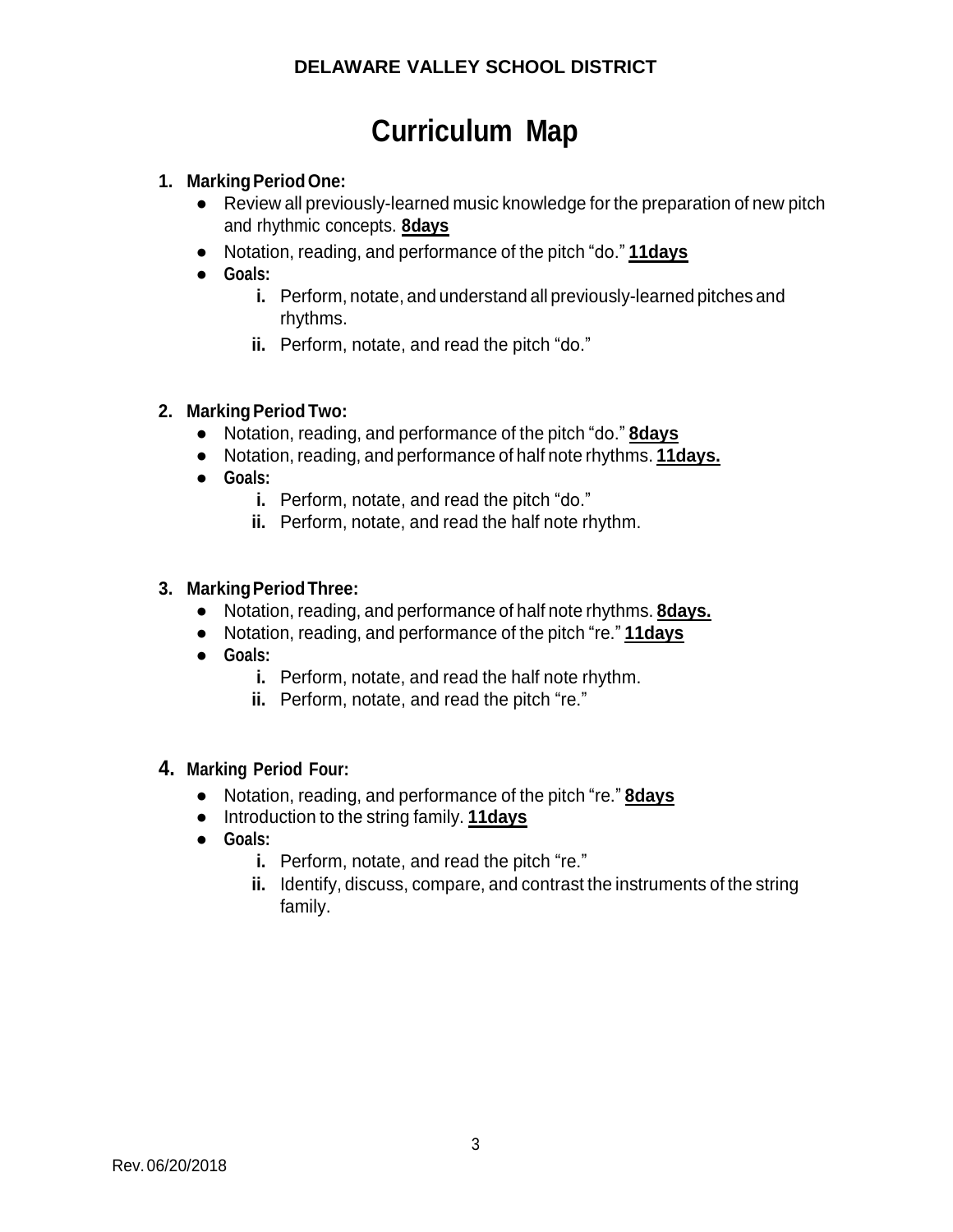# **Curriculum Plan**

**Unit#1: The Pitch "Do" MarkingPeriod:** First and Second Marking Periods

(36 Days)

#### **Standard(s):**

**PA Department of Education Academic Standards for the Arts and Humanities** 9.1.3.A, 9.1.3.B, 9.1.3.C

#### **National Association for Music Education Core Music Standards**

MU:Cr1.1.2a, MU:Cr1.1.2b, MU:Cr3.1.2a, MU:Cr3.2.2a, MU:Cr2.1.2a, MU:Cr2.1.2b, MU:Cr2.1.2a, MU:Cr3.1.2.a, MU:Pr4.1.2a, MU:Pr4.2.2a, MU:Pr4.2.2b, MU:Pr4.3.2a, MU:Pr5.1.2a, MU:Pr5.1.2b, MU:Pr6.1.2.a, MU:Pr6.1.2b, MU:Cn10.0.2a, MU:Cn.11.02a,

#### **Anchor(s):**

R3.A.1, R3.A.2, R3.B.1, R3.B.1, R3.B.3

#### **Big Idea(s):**

The skills, techniques, elements, and principles of the arts can be learned, studied, refined, and practiced.

**Essential Questions:** What is music?

**Concepts:** Music is comprised of sound and silence. **Competencies:** Distinguish between sound and silence in simple melodies and rhythms.

Artists use tools and resources, as well as their own experiences and skills, to create art.

**Essential Questions:** What do people use to perform music? **Concepts:** People can use voices and instruments to perform music.

**Competencies:** Perform simple melodies and rhythms using voices and classroom instruments.

The arts provide a medium to understand and exchange ideas.

**Essential Questions:** How can pictures show sound and silence?

**Concepts:** Pictures can represent sound and silence.

**Competencies:** Read iconic notation representing sound and silence.

**Overview:** The pitch "do" is a fundamental element of musical understanding, creation, and performance.

**Goals:** Students will be able to notate the pitch "do" on, above, and below the staff, in known and new songs, in improvisation and dictation, and through recognizing, creating, reading, and labeling the pitch.

#### **Objectives:**

- **1.** Students will be able to identify the pitch "do" on the staff. (DOK 1)
- **2.** Students will be able to distinguish between "do" and other pitches. (DOK 2)
- **3.** Students will be able to compose and create improvisations using "do." (DOK 4)

Rev.06/20/2018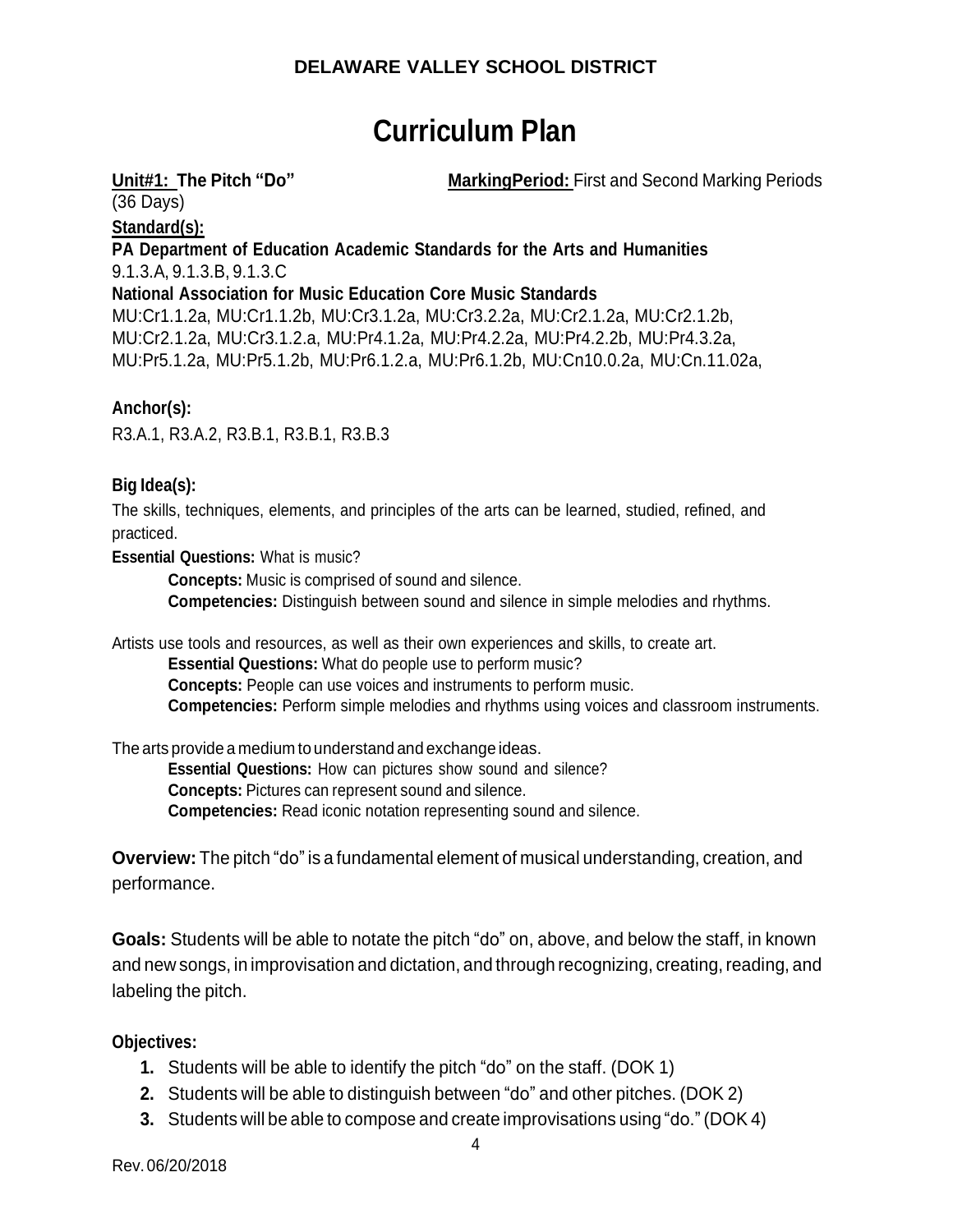#### **Core Activities and Corresponding Instructional Methods:**

- **1.** Direct Instruction on the use of the pitch "do" as it occurs in music.
	- **a.** Sing songs with the students.
	- **b.** Read the notation of the song to identify the pitch "do" by sight.
	- **c.** Sing the words with the pitch "do" to determine its sound.
- **2.** Students take turns singing the pitch "do" as it occurs in known and new songs.
- **3.** Echo sing the pitch "do" from the staff.
- **4.** Read melodies containing the pitch "do" from the staff.

#### **Assessments:**

- **o Diagnostic:** Classroom observation, classroom discussion
- **o Formative:** Classroom observation, classroom discussion, performance assessment
- **o Summative:** Classroom observation, classroom discussion, performance assessment

#### **Extensions:**

- **1.** Students write melodic dictation using known pitches and focusing on "do."
- **2.** Students compose their own "do"-based melodies and perform for the class.
- **3.** Students improvise melodies containing the pitch "do" in a call and response activity.
- **4.** Create ostinato containing the pitch "do" to be performed with classroom songs and recordings on melodic instruments or voice.
- **5.** Students transpose melodies on the staff to a new location using their knowledge of "do."

#### **Correctives:**

- **1.** Students act as human notes to represent the pitch "do" in a classroom song.
- **2.** Students use Kodaly hand signs or body parts to represent the pitch "do."
- **3.** Create and perform flash cards containing the pitch "do."

#### **Materials and Resources:**

"All Night, All Day" "Tee, Hee, Hee" "Apples in the Attic" "Button"

Classroom instruments "Oh, Won't You Sit Down" "Hot Cross Buns" Staff on board or floor "Old Ark's a-Moverin'" "Long-Legged Sailor" "Apple Tree" "When I First Came to This Land"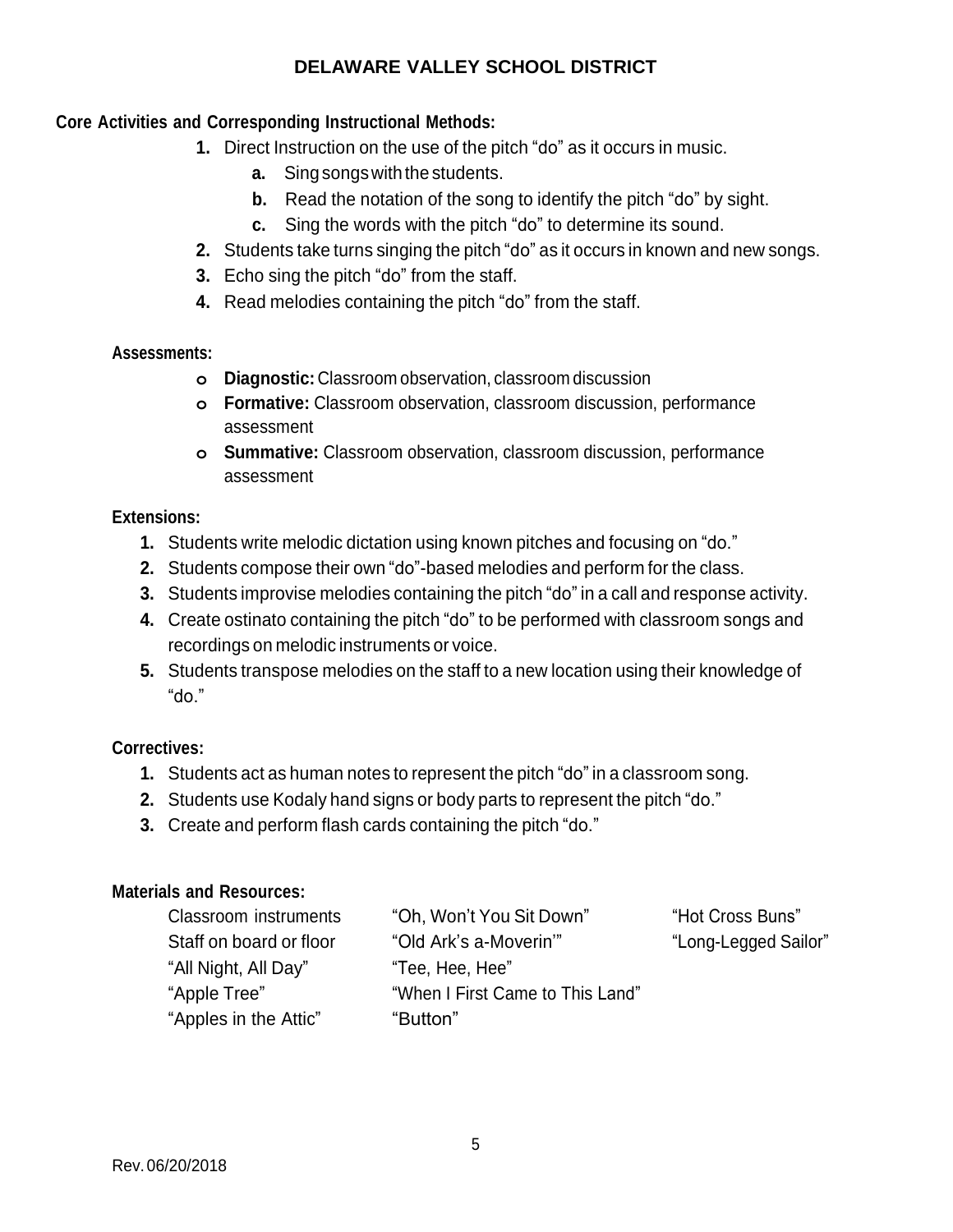**Unit#2: Half Note Rhythm MarkingPeriod:** Second and Third Marking Periods

(36 Days)

#### **Standard(s):**

#### **PA Department of Education Academic Standards for the Arts and Humanities** 9.1.3.A, 9.1.3.B, 9.1.3.C

#### **National Association for Music Education Core Music Standards**

MU:Cr.1.Ka, MU:Cr.1.Kb, MU:Cr2.1.Ka, MU:Cr2.1.Kb, MU.Cr3.1.Ka, MU:Cr3.2.Ka, MU:Pr4.1.Ka, MU:Pr4.2.Ka, MU:Pr4.3.Ka, MU:Pr5.1.Ka, MU:Pr5.1.Kb, MU:Pr6.1.Ka, Mu:Pr6.1.Kb, MU:Cn10.0.Ka, MU:Cn11.0.Ka

#### **Anchor(s):**

M3.A.1, M3.D.1, R3.A.1, R3.A.2, R3.B.1, R3.B.1, R3.B.3

#### **Big Idea(s):**

The skills, techniques, elements, and principles of the arts can be learned, studied, refined, and practiced.

**Essential Questions:** What is music?

**Concepts:** Music is comprised of sound and silence. **Competencies:** Distinguish between sound and silence in simple melodies and rhythms.

Artists use tools and resources, as well as their own experiences and skills, to create art.

**Essential Questions:** What do people use to perform music? **Concepts:** People can use voices and instruments to perform music. **Competencies:** Perform simple melodies and rhythms using voices and classroom instruments.

The arts provide a medium to understand and exchange ideas. **Essential Questions:** How can pictures show sound and silence? **Concepts:** Pictures can represent sound and silence. **Competencies:** Read iconic notation representing sound and silence.

**Overview:** The half note is a fundamental rhythmic element of musical understanding, creation, and performance.

**Goals:** Students will be able to notate the half note rhythm in known and new songs, in improvisation and dictation, and through recognizing, creating, reading, and labeling the pitch.

#### **Objectives:**

- **1.** Students will be able to identify the half note in known and new songs. (DOK 1)
- **2.** Students will be able to distinguish between the half note and other rhythms. (DOK 2)
- **3.** Students will be able to compose and create improvisations using the half note. (DOK 4)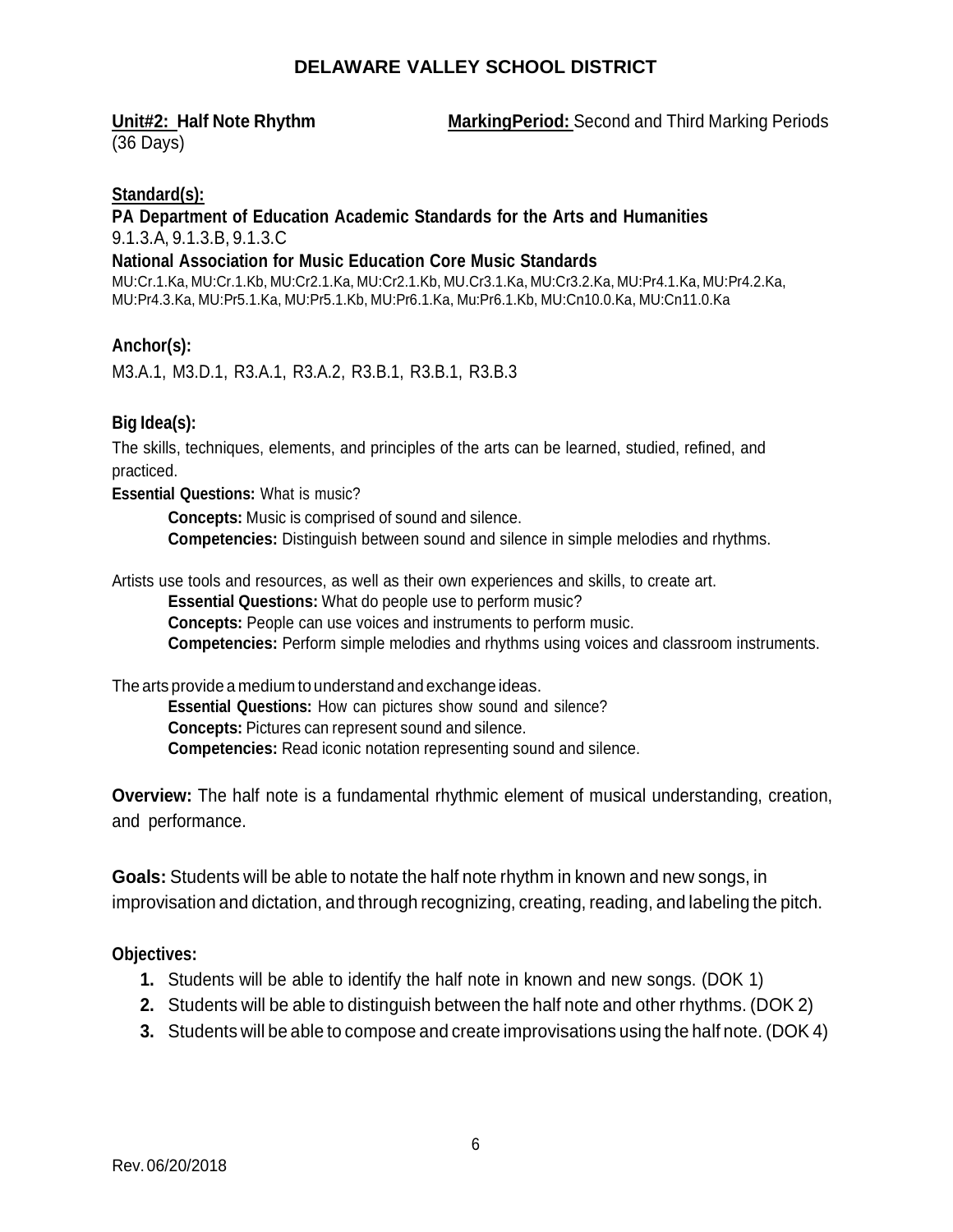#### **Core Activities and Corresponding Instructional Methods:**

- **1.** Direct Instruction on the use of the half note as it occurs in music.
	- **a.** Sing songs with the students.
	- **b.** Read the notation of the song to identify the half note by sight.
	- **c.** Sing the words with the half note to determine its duration.
- **2.** Students use the half note rhythm in instrumental accompaniments.
- **3.** Echo rhythms on instruments and body percussion, focusing on the half note.
- **4.** Read rhythms containing the half note.

#### **Assessments:**

- **o Diagnostic:** Classroom observation, classroom discussion
- **o Formative:** Classroom observation, classroom discussion, performance assessment
- **o Summative:** Classroom observation, classroom discussion, performance assessment

#### **Extensions:**

- **1.** Students write rhythmic dictation using known rhythms, focusing on the half note.
- **2.** Students compose their own half note based rhythms and perform for the class.
- **3.** Students improvise rhythms containing the half note in a call and response activity.
- **4.** Create ostinato containing the pitch "do" to be performed with classroom songs and recordings on melodic instruments or voice.
- **5.** Students create body percussion compositions using the half note.

#### **Correctives:**

**1.** Create and perform flash cards containing the half note.

#### **Materials and Resources:**

Classroom instruments Flash cards "All Night, All Day" "Apple Tree" "Bow Wow Wow" "Cumberland Gap" "TurntheGlassesOver" "KnocktheCymbals" "Old Blue" "Rocky Mountain"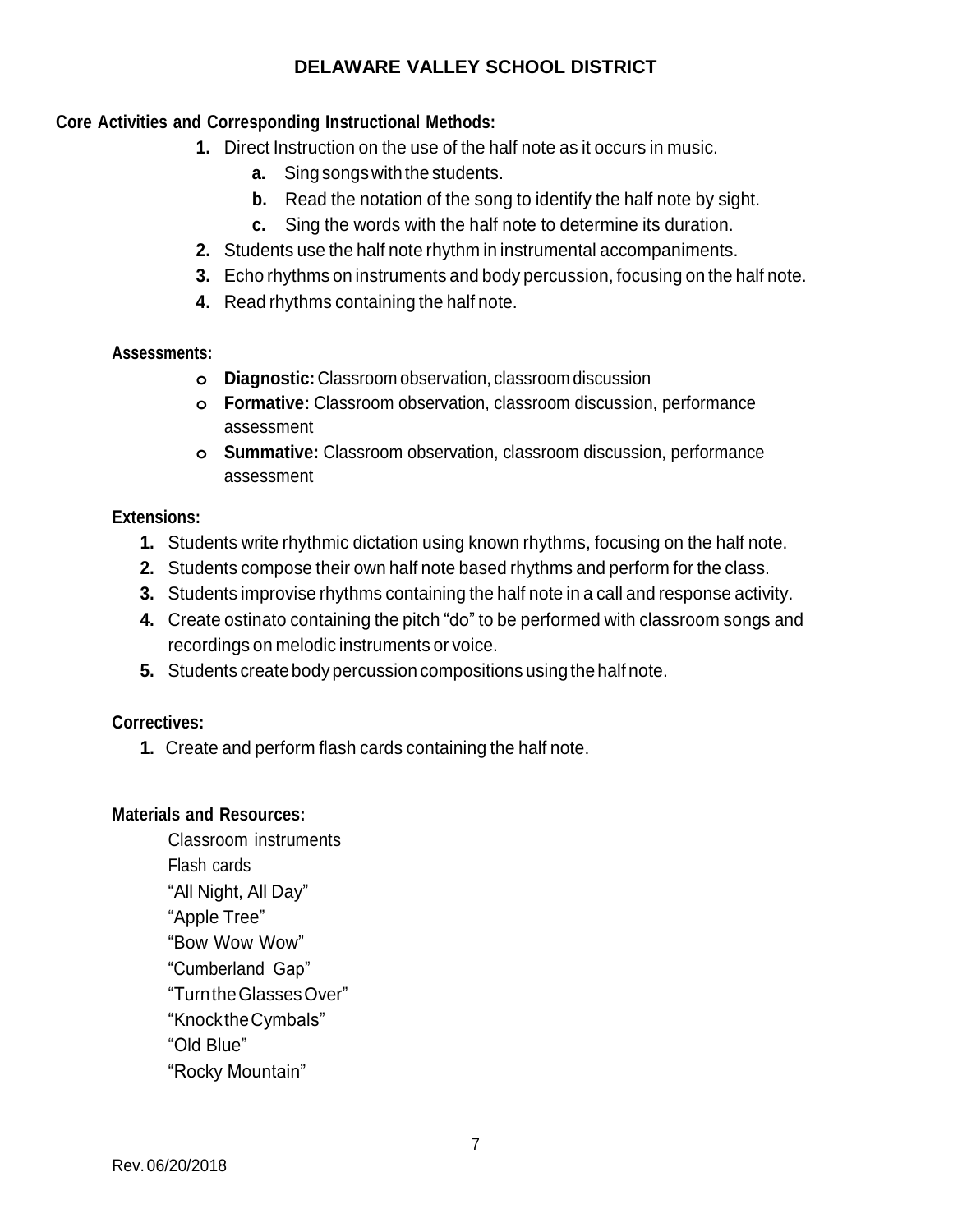(36 Days)

**Unit#3: The Pitch "Re" MarkingPeriod:** Third and Fourth Marking Periods

#### **Standard(s):**

**PA Department of Education Academic Standards for the Arts and Humanities** 9.1.3.A, 9.1.3.B, 9.1.3.C

#### **National Association for Music Education Core Music Standards**

MU:Cr.1.Ka, MU:Cr.1.Kb, MU:Cr2.1.Ka, MU:Cr2.1.Kb, MU.Cr3.1.Ka, MU:Cr3.2.Ka, MU:Pr4.1.Ka, MU:Pr4.2.Ka, MU:Pr4.3.Ka, MU:Pr5.1.Ka, MU:Pr5.1.Kb, MU:Pr6.1.Ka, Mu:Pr6.1.Kb, MU:Cn10.0.Ka, MU:Cn11.0.Ka

#### **Anchor(s):**

R3.A.1, R3.A.2, R3.B.1, R3.B.1, R3.B.3

#### **Big Idea(s):**

The skills, techniques, elements, and principles of the arts can be learned, studied, refined, and practiced.

**Essential Questions:** What is music?

**Concepts:** Music is comprised of sound and silence. **Competencies:** Distinguish between sound and silence in simple melodies and rhythms.

Artists use tools and resources, as well as their own experiences and skills, to create art.

**Essential Questions:** What do people use to perform music? **Concepts:** People can use voices and instruments to perform music.

**Competencies:** Perform simple melodies and rhythms using voices and classroom instruments.

The arts provide a medium to understand and exchange ideas.

**Essential Questions:** How can pictures show sound and silence? **Concepts:** Pictures can represent sound and silence. **Competencies:** Read iconic notation representing sound and silence.

**Overview:** The pitch "re" is a fundamental element of musical understanding, creation, and performance.

**Goals:** Students will be able to notate the pitch "re" on, above, and below the staff, in known and new songs, in improvisation and dictation, and through recognizing, creating, reading, and labeling the pitch.

#### **Objectives:**

- **1.** Students will be able to identify the pitch "re" on the staff. (DOK 1)
- **2.** Students will be able to distinguish between "re" and other pitches. (DOK 2)
- **3.** Students will be able to compose and create improvisations using "re." (DOK 4)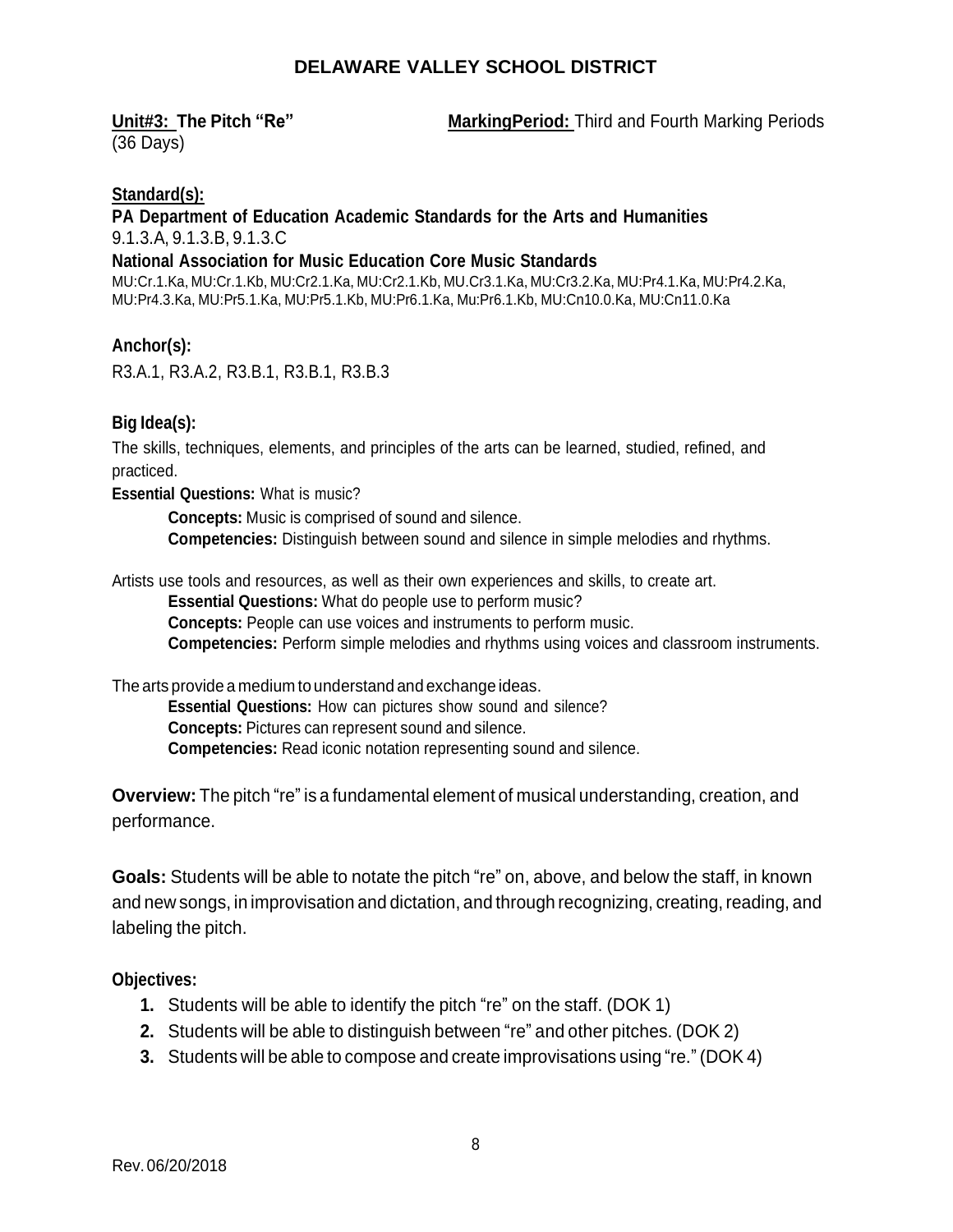#### **Core Activities and Corresponding Instructional Methods:**

- **1.** Direct Instruction on the use of the pitch "re" as it occurs in music.
	- **a.** Sing songs with the students.
	- **b.** Read the notation of the song to identify the pitch "re" by sight.
	- **c.** Sing the words with the pitch "re" to determine its sound.
- **2.** Students take turns singing the pitch "re" as it occurs in known and new songs.
- **3.** Echo sing the pitch "re" from the staff.
- **4.** Read melodies containing the pitch "re" from the staff.

#### **Assessments:**

- **o Diagnostic:** Classroom observation, classroom discussion
- **o Formative:** Classroom observation, classroom discussion, performance assessment
- **o Summative:** Classroom observation, classroom discussion, performance assessment

#### **Extensions:**

- **1.** Students write melodic dictation using known pitches and focusing on "re."
- **2.** Students compose their own "re"-based melodies and perform for the class.
- **3.** Students improvise melodies containing the pitch "re" in a call and response activity.
- **4.** Create ostinato containing the pitch "re" to be performed with classroom songs and recordings on melodic instruments or voice.
- **5.** Students transpose melodies on the staff to a new location using their knowledge of "re."

#### **Correctives:**

- **1.** Students act as human notes to represent the pitch "re" in a classroom song.
- **2.** Students use Kodaly hand signs or body parts to represent the pitch "re."
- **3.** Create and perform flash cards containing the pitch "re."

#### **Materials and Resources:**

Classroom instruments "StealAway" Staff on board or floor Three Blind Mice" "Go 'way Old Man" "Rocky Mountain" "Hop Old Squirrel" "Hot Cross buns" "Long-Legged Sailor" "Michael Row the Boat Ashore"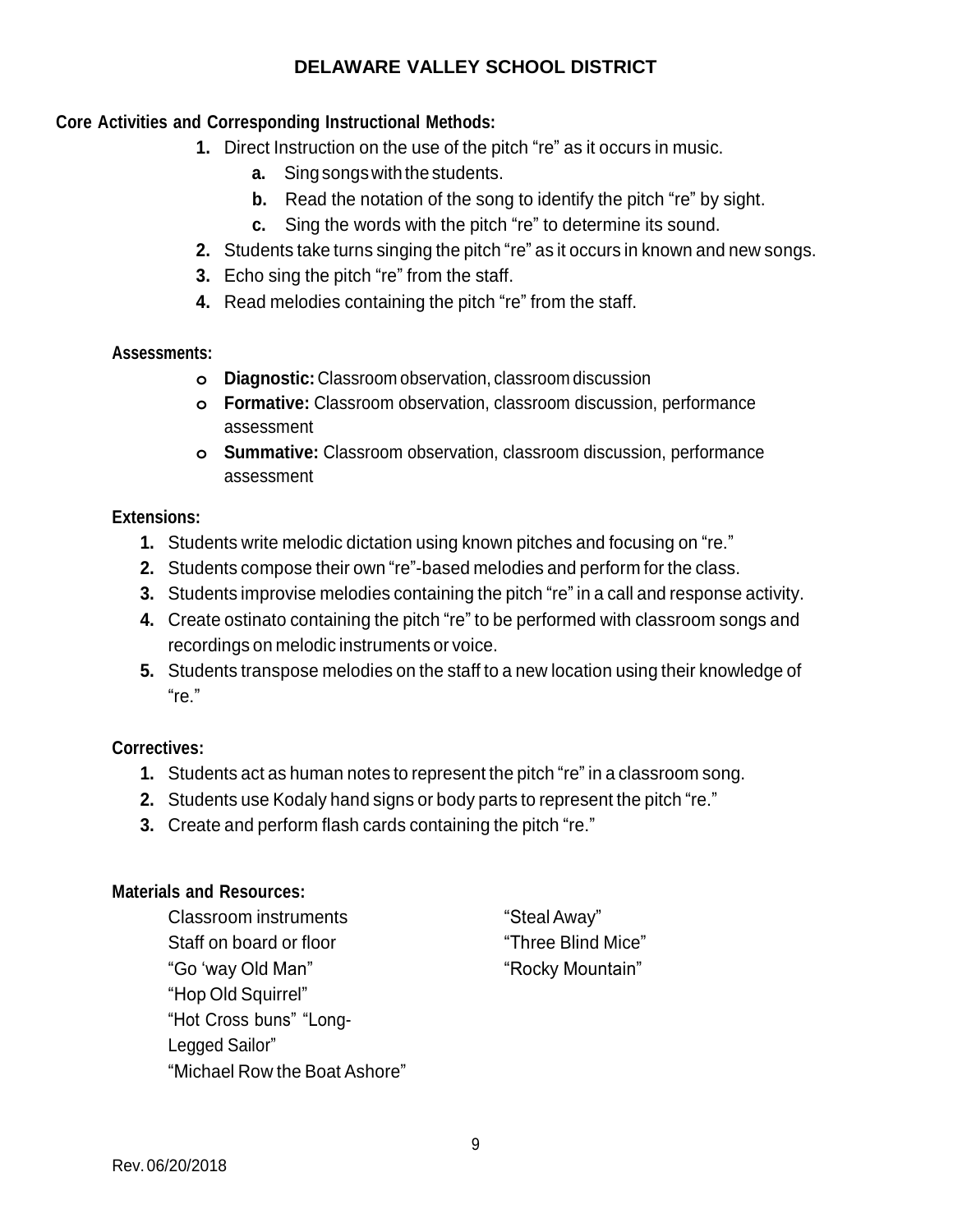**Unit#4: The String Family <b>Marking Period:** Fourth Marking Period (18

days)

#### **Standard(s):**

#### **PA Department of Education Academic Standards for the Arts and Humanities** 9.1.3.A, 9.1.3.B, 9.1.3.C

#### **National Association for Music Education Core Music Standards**

MU:Cr.1.Ka, MU:Cr.1.Kb, MU:Cr2.1.Ka, MU:Cr2.1.Kb, MU.Cr3.1.Ka, MU:Cr3.2.Ka, MU:Pr4.1.Ka, MU:Pr4.2.Ka, MU:Pr4.3.Ka, MU:Pr5.1.Ka, MU:Pr5.1.Kb, MU:Pr6.1.Ka, Mu:Pr6.1.Kb, MU:Cn10.0.Ka, MU:Cn11.0.Ka

#### **Anchor(s):**

R3.A.1, R3.A.2, R3.B.1, R3.B.1, R3.B.3

#### **Big Idea(s):**

The skills, techniques, elements, and principles of the arts can be learned, studied, refined, and practiced.

**Essential Questions:** What is music?

**Concepts:** Music is comprised of sound and silence. **Competencies:** Distinguish between sound and silence in simple melodies and rhythms.

Artists use tools and resources, as well as their own experiences and skills, to create art.

**Essential Questions:** What do people use to perform music?

**Concepts:** People can use voices and instruments to perform music.

**Competencies:** Perform simple melodies and rhythms using voices and classroom instruments.

The arts provide a medium to understand and exchange ideas.

**Essential Questions:** How can pictures show sound and silence? **Concepts:** Pictures can represent sound and silence. **Competencies:** Read iconic notation representing sound and silence.

**Overview:** Understanding the various instruments in the music world is essential to evaluating music and music performances, as well as to performing, composing, and exploring music.

**Goals:** Students will be able to identify, explain, and discuss the various instruments in the string family when listening to the instruments and observing the instruments.

#### **Objectives:**

- **1.** Students will be able to identify the various string instruments. (DOK 1)
- **2.** Students will be able to distinguish between the various string instruments. (DOK 2)
- **3.** Students will be able to compare and contrast the various string instruments. (DOK 4)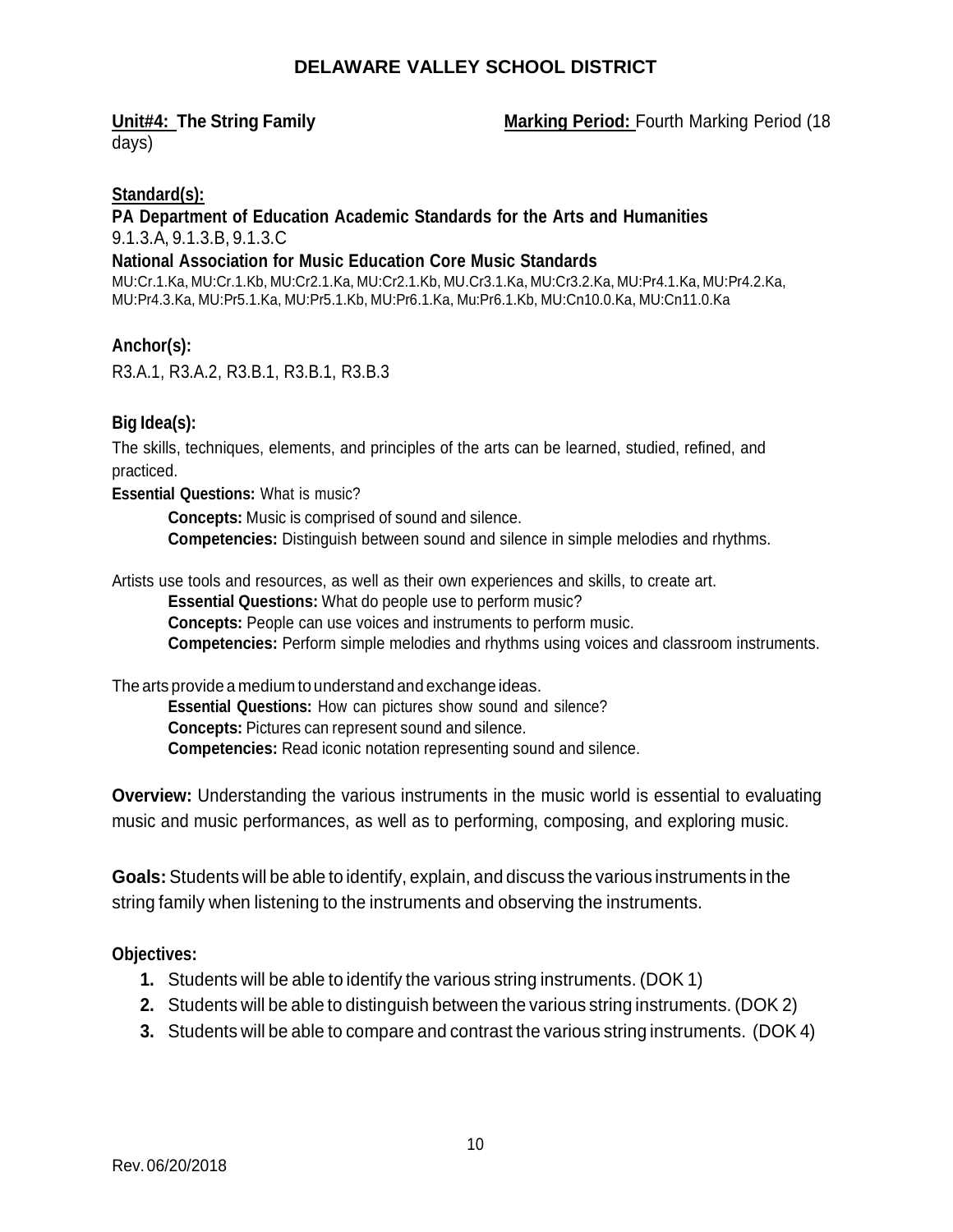#### **Core Activities and Corresponding Instructional Methods:**

- **1.** Direct Instruction on the string family instruments.
	- **a.** Show video clips of each instrument the students are exploring.
	- **b.** Show pictures of each instrument the students are exploring.
	- **c.** Name and identify the instruments by sound and by appearance.
- **2.** Create instrument books to log differences and information learned.

#### **Assessments:**

- **o Diagnostic:** Classroom observation, classroom discussion
- **o Formative:** Classroom observation, classroom discussion, performance assessment
- **o Summative:** Classroom observation, classroom discussion, performance assessment

#### **Extensions:**

- **1.** Students learn and label the parts on the string instruments in the orchestra.
- **2.** Students visit the orchestra room to see the string instruments up close.
- **3.** Students hold and play the various orchestra instruments.

#### **Correctives:**

- **1.** Students play the four corners game to correct mistaken information.
- **2.** Students correct each other's instrument booklets to help their classmates and promote self-guided learning.
- **3.** Students play a matching game with instrument pictures and names.

#### **Materials and Resources:**

Orchestra instruments Classroom supplies Classroom technology